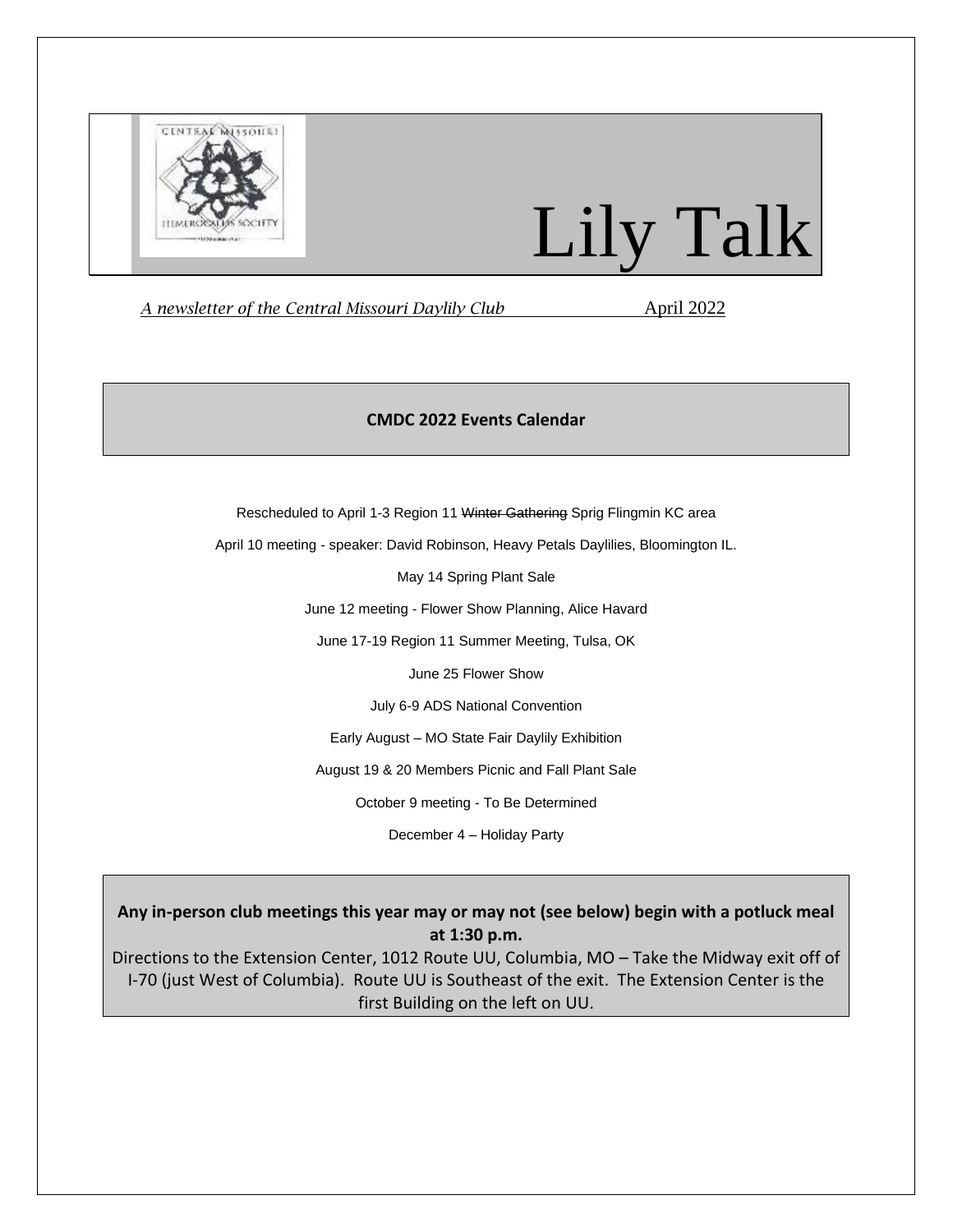## **President's Report**

## Hello everyone!

Finally, there are signs of spring...daffodils blooming and best of all...daylilies peeking out! What a busy time of year this is with garden planning, daylily meetings, getting plants marked for plant sales and so much more.

The April meeting is going to be terrific!

Unfortunately, I won't be there as I will be at my niece's bridal shower (which I was tempted to skip but realized being disowned was not a good thing). At least she planned it around the Memorial Day Parade in Washington DC where the Centralia High School Band will be performing. Susanna plays Trombone. So, a busy spring here!

Debbie Nix President

### **April Program**



We will be hosting David Robinson, a budding hybridizer from Bloomington IL, as our speaker in April. He has spoken at several mid-western daylily gatherings and is known by some really outstanding pictures of his daylily seedlings on Facebook, where he also has shared the following information. "Heavy Petal Daylilies is a 'backyard' hybridizing program that specializes in cutting edge diploid forms and patterns." His friend John Nicholson is growing his selected daylilies for him in rural St. James, MO. Hopefully he will also be in attendance.

David has a few registrations, but with previously limited space he sells out quickly, so there will not be an auction. What we will see and hear is creation in process. It can be a fascinating trip!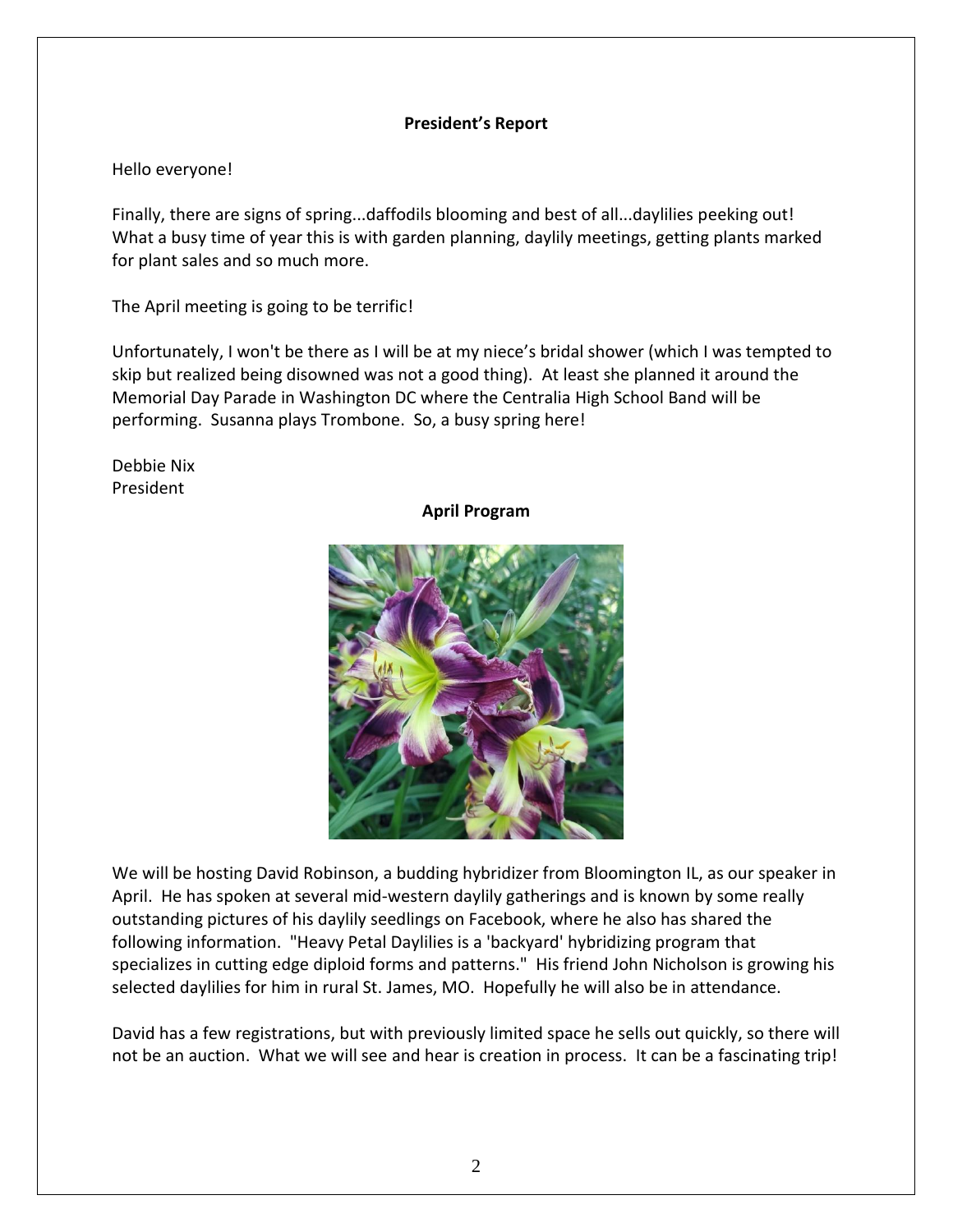Also, I will be discussing plans for the October meeting. All options are on the table so please bring your ideas.

Patti Waterman Vice President

# **A potluck meal WILL precede the program this time! Please bring a main dish, side or dessert to share!**

## **Spring Plant Sale**

Finally, the weather is looking and feeling like spring. The time to dig and donate to the Daylily Sale will be here before we know it.

As a reminder, I will have labels, pens and rubber bands at the April meeting or a personal drop off if you can't get to the meeting. Pricing of your daylilies for the sale is up to you but I would suggest a minimum of \$5.00 for a bundle hybridized before 2000.

We will have our spring plant sale at the ARC and the Boone County Farmers Market on May 14 and our fall sale on August 20. Both sales will be from 8 until Noon. The sale dates are approved and the shelter is reserved for the fall picnic.

Happy planning!

Charlene Larkin Chairperson

Request for Brookwood Cultivars

For several years I have been trying to track down some lost-to-the-trade Brookwood daylilies, and various Google searches keep providing photos you've posted to various garden sites over the years, albeit from several years ago. I'm curious if per chance you still grow, or know who may, the following:

Brookwood Corrie Schafer Brookwood Rosa Brookwood Sun Power Brookwood Peach Frost Brookwood Mamasan Brookwood Julia Semon

I was the daylily curator at Missouri Botanical Garden from 1996-2016, and in the late 90s and early 2000s Leo gifted the Garden several of these, which are no longer maintained in the collection. I am especially looking for B. Corrie Schafer, B. Julia Semon, and B. Mamasan, and hope you will be able to help. Many private gardens still maintain them, and several growers

しょうこうえん こう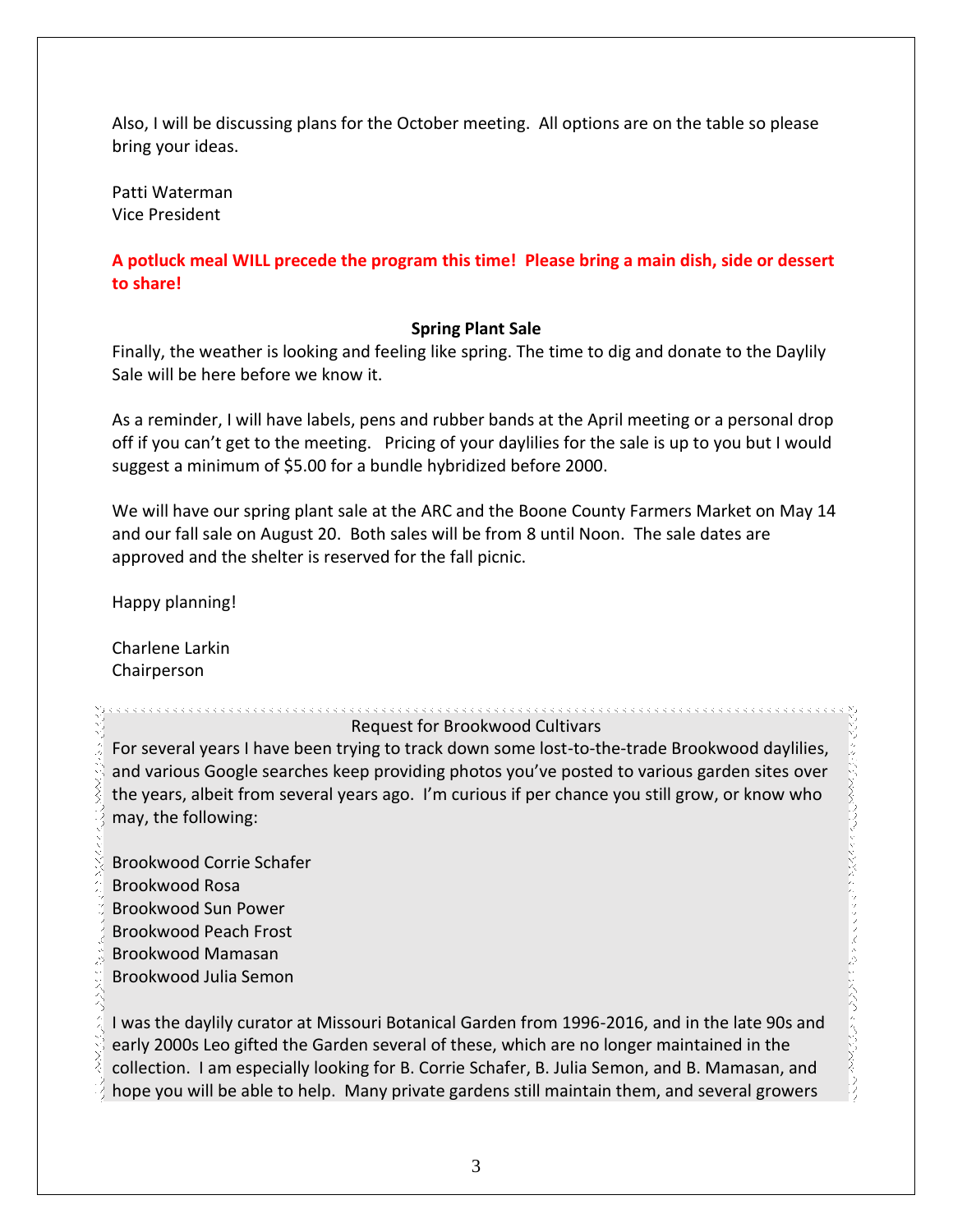still grow them, but no one lists them anymore, obviously. However, for genetics these are quite special flowers and I hope to add them to my breeding program.

Additionally, should you grow other Brookwood's not listed herein, I am all ears!

Please let me know if you are able to help, and please forward this email to anyone you think may grow them. I'm more than happy to pay for the plants and their shipping and handling to St. Louis.

Thank you for your time, Jason Delaney (314) 575-9558

#### **Minutes CMDS Meeting, February 13, 2022**

#### Program

February's program topic was weed control. Three club members gave presentations on the current weed situation within their beds, in relative order of where they are in the process of eradicating their weed issues.

First, Patti Waterman discussed her current issues with beds covered in sorrel, which has proven stubborn against various methods of eradication. Solarization is a next step being considered. She is also in the process of consolidating some beds and has enlisted the help of a young assistant to help with these initiatives. It was also mentioned, in discussions during the presentation, that 2,4-D may be an effective herbicide against sorrel.

Next, Eric Tankesley-Clarke provided an update of Adamgrove. He has re-planted most of Bob and his registered varieties to reclaim them from weeds, and has reorganized their seedlings as well, with new registrations to come. On the weed control front, many options were discussed, including tilling unused beds multiple times over an entire season, using shredded bark as mulch, using newspaper in between rows, and the garden chemicals Preen, Trimec, and Poast (for grasses).

Lastly, Leemer Cernohlavek detailed his success in using solarization to remove a particularly invasive variety of grass. Other topics were discussed including options for overwintering daylilies in pots and using apple cider vinegar as a natural alternative for herbicides.

#### Business Meeting

The meeting was called to order by Vice President, Patti Waterman.

The meeting was primarily a brief review of the CMDC event schedule. David Robinson of Heavy Petals Daylilies is scheduled to present at the April meeting. Charlene Larkin gave a brief mention of the Spring Plant Sale at the Columbia Farmers Market in May, and Alice Havard gave comments about the CMDC Plant Show, indicating that the location is still to be determined.

Respectfully submitted, Tara Ashlock & John Wieland, Co-Secretaries